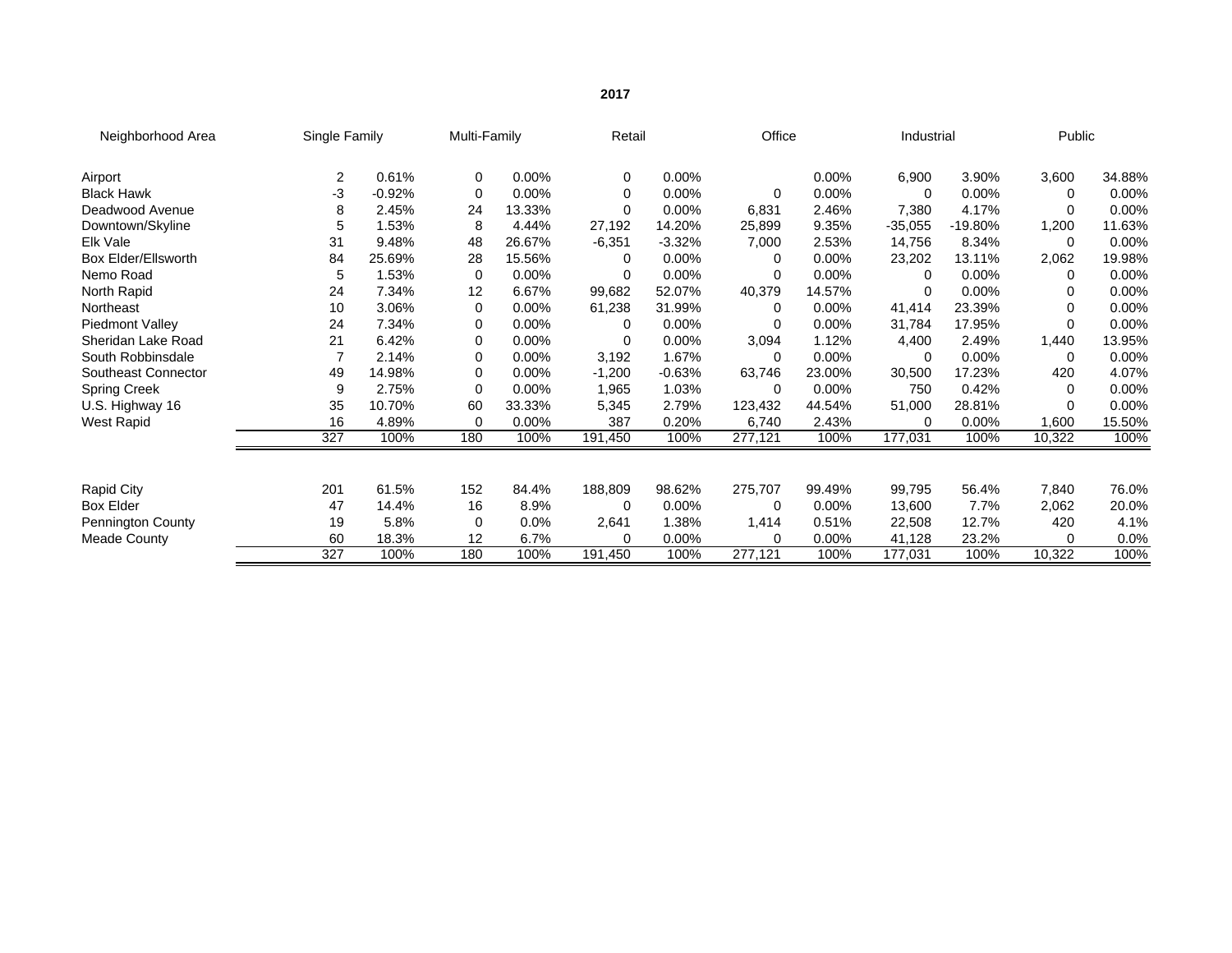| Neighborhood Area          | Single Family |          | Multi-Family |          | Retail    |           | Office    |          | Industrial |          | Public   |        |
|----------------------------|---------------|----------|--------------|----------|-----------|-----------|-----------|----------|------------|----------|----------|--------|
| Airport                    | 4             | 1.57%    | 0            | $0.00\%$ | 0         | $0.00\%$  | 0         | $0.00\%$ | 0          | $0.00\%$ | 1,500    | 2.85%  |
| <b>Black Hawk</b>          | 5             | 1.97%    | 0            | 0.00%    | 0         | 0.00%     | 0         | 0.00%    | $\Omega$   | 0.00%    | 16,330   | 31.02% |
| Deadwood Avenue            |               | 2.76%    | 24           | 5.38%    | $\Omega$  | 0.00%     | 143,752   | 37.88%   | 51,314     | 20.11%   | $\Omega$ | 0.00%  |
| Downtown/Skyline           | 3             | 1.18%    | 9            | 2.02%    | $-62,682$ | $-33.43%$ | $-19,151$ | $-5.05%$ | $-1,990$   | $-0.78%$ | 8,800    | 16.71% |
| Elk Vale                   | 30            | 11.81%   | 12           | 2.69%    | 52,516    | 28.01%    | $\Omega$  | $0.00\%$ | 50,902     | 19.95%   | 924      | 1.76%  |
| <b>Box Elder/Ellsworth</b> | 42            | 16.54%   | 30           | 6.73%    | 69,870    | 37.26%    | 10,050    | 2.65%    | 5,860      | 2.30%    | $\Omega$ | 0.00%  |
| Nemo Road                  | 8             | 3.15%    | $\Omega$     | 0.00%    | $\Omega$  | 0.00%     | $\Omega$  | 0.00%    | 0          | 0.00%    | 0        | 0.00%  |
| North Rapid                | 3             | 1.18%    | $-21$        | $-4.71%$ | 36,521    | 19.48%    | 3,302     | 0.87%    | $-6,700$   | $-2.63%$ | 6,995    | 13.29% |
| Northeast                  | 15            | 5.91%    | $\Omega$     | $0.00\%$ | 4,564     | 2.43%     | 9,510     | 2.51%    | 26,875     | 10.53%   | 0        | 0.00%  |
| Piedmont Valley            | 28            | 11.02%   | $\Omega$     | 0.00%    | 5,376     | 2.87%     | 2,400     | 0.63%    | 38,432     | 15.06%   | 0        | 0.00%  |
| Sheridan Lake Road         | 27            | 10.63%   | 72           | 16.14%   | $\Omega$  | 0.00%     | 2,292     | 0.60%    | 10,000     | 3.92%    | 0        | 0.00%  |
| South Robbinsdale          | $-5$          | $-1.97%$ | 48           | 10.76%   | 2,455     | 1.31%     | 0         | 0.00%    | 0          | 0.00%    | $\Omega$ | 0.00%  |
| Southeast Connector        | 41            | 16.14%   | $\Omega$     | 0.00%    | 16,060    | 8.56%     | 0         | $0.00\%$ | 34,460     | 13.50%   | 18,100   | 34.38% |
| <b>Spring Creek</b>        | 9             | 3.54%    | $\Omega$     | $0.00\%$ | $\Omega$  | $0.00\%$  | $\Omega$  | $0.00\%$ | 0          | 0.00%    | 0        | 0.00%  |
| U.S. Highway 16            | 37            | 14.57%   | 268          | 60.09%   | 60,862    | 32.46%    | 228,267   | 60.14%   | 44,600     | 17.48%   | 0        | 0.00%  |
| West Rapid                 | 0             | 0.00%    | 4            | 0.90%    | 1,966     | 1.05%     | $-884$    | $-0.23%$ | 1,440      | 0.56%    | $\Omega$ | 0.00%  |
|                            | 254           | 100%     | 446          | 100%     | 187,508   | 100%      | 379,538   | 100%     | 255,193    | 100%     | 52,649   | 100%   |
| <b>Rapid City</b>          | 153           | 60.2%    | 416          | 93.3%    | 112,262   | 59.87%    | 367,088   | 96.72%   | 210,901    | 82.6%    | 36,319   | 69.0%  |
| <b>Box Elder</b>           | 32            | 12.6%    | 30           | 6.7%     | 69,870    | 37.26%    | 10,050    | 2.65%    | $\Omega$   | 0.0%     | $\Omega$ | 0.0%   |
| Pennington County          | 21            | 8.3%     | 0            | 0.0%     | 0         | $0.00\%$  | 0         | 0.00%    |            | 0.0%     |          | 0.0%   |
| Meade County               | 48            | 18.9%    | 0            | $0.0\%$  | 5,376     | 2.87%     | 2,400     | 0.63%    | 44,292     | 17.4%    | 16,330   | 31.0%  |
|                            | 254           | 100%     | 446          | 100%     | 187,508   | 100%      | 379,538   | 100%     | 255,193    | 100%     | 52,649   | 100%   |

## **2016**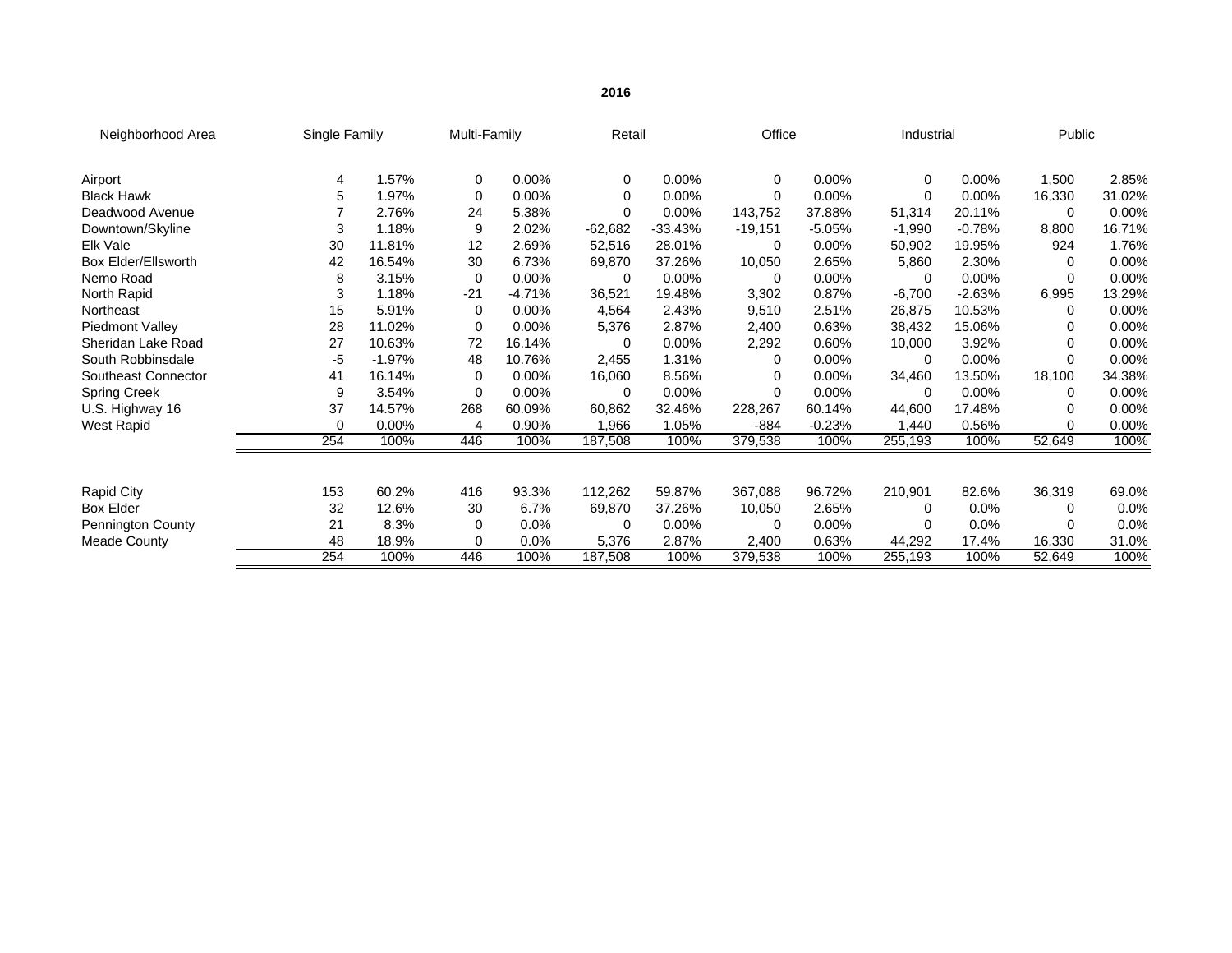## **2015**

| Neighborhood Area          | Single Family |          | Multi-Family |          | Retail   |          |          | Office    |           | Industrial |        | Public   |  |
|----------------------------|---------------|----------|--------------|----------|----------|----------|----------|-----------|-----------|------------|--------|----------|--|
| Airport                    | 12            | 3.44%    | 0            | $0.00\%$ | 0        | 0.00%    | 0        | 0.00%     | 28,944    | 14.52%     | 0      | $0.00\%$ |  |
| <b>Black Hawk</b>          | 2             | 0.57%    | 0            | 0.00%    | 0        | 0.00%    | 0        | 0.00%     | 0         | 0.00%      | 0      | $0.00\%$ |  |
| Deadwood Avenue            | 10            | 2.87%    | 0            | 0.00%    | 0        | 0.00%    | $\Omega$ | 0.00%     | $-12,298$ | -6.17%     | 0      | $0.00\%$ |  |
| Downtown/Skyline           | $-2$          | $-0.57%$ | 46           | 13.07%   | 0        | 0.00%    | $-3,050$ | $-22.76%$ | 0         | 0.00%      | 0      | 0.00%    |  |
| Elk Vale                   | 47            | 13.47%   | 0            | 0.00%    | 5,577    | 8.41%    | 6,000    | 44.78%    | 39,900    | 20.02%     | 31,110 | 95.51%   |  |
| <b>Box Elder/Ellsworth</b> | 33            | 9.46%    | 0            | $0.00\%$ | 15,000   | 22.61%   | $\Omega$ | 0.00%     | 19,553    | 9.81%      | 0      | 0.00%    |  |
| Nemo Road                  | 10            | 2.87%    | 0            | $0.00\%$ | 0        | 0.00%    | 0        | 0.00%     | 0         | $0.00\%$   | 0      | 0.00%    |  |
| North Rapid                | 6             | 1.72%    | 34           | 9.66%    | 15,185   | 22.89%   | 2,000    | 14.93%    | 0         | $0.00\%$   | 1,461  | 4.49%    |  |
| Northeast                  | 22            | 6.30%    | 0            | 0.00%    | 27,370   | 41.26%   | 0        | 0.00%     | 10,360    | 5.20%      | 0      | 0.00%    |  |
| <b>Piedmont Valley</b>     | 54            | 15.47%   | 0            | 0.00%    | 0        | 0.00%    | 0        | 0.00%     | 0         | $0.00\%$   | 0      | $0.00\%$ |  |
| Sheridan Lake Road         | 26            | 7.45%    | 0            | 0.00%    | $\Omega$ | 0.00%    | $\Omega$ | 0.00%     | 0         | $0.00\%$   | 0      | $0.00\%$ |  |
| South Robbinsdale          | 21            | 6.02%    | 174          | 49.43%   | 0        | 0.00%    | 0        | 0.00%     | 520       | 0.26%      | 0      | 0.00%    |  |
| Southeast Connector        | 58            | 16.62%   | 0            | 0.00%    | 7,980    | 12.03%   | 0        | 0.00%     | 117,305   | 58.86%     | 0      | 0.00%    |  |
| <b>Spring Creek</b>        | 4             | 1.15%    | $\Omega$     | 0.00%    | 0        | 0.00%    | 0        | 0.00%     | 200       | 0.10%      | 0      | 0.00%    |  |
| U.S. Highway 16            | 27            | 7.74%    | 101          | 28.69%   | $-2,895$ | $-4.36%$ | 8,450    | 63.06%    | $-5,200$  | $-2.61%$   | 0      | 0.00%    |  |
| West Rapid                 | 19            | 5.44%    | -3           | $-0.85%$ | $-1,884$ | $-2.84%$ | $\Omega$ | 0.00%     | 0         | $0.00\%$   | 0      | 0.00%    |  |
|                            | 349           | 100%     | 352          | 100%     | 66,333   | 100%     | 13,400   | 100%      | 199,284   | 100%       | 32,571 | 100%     |  |
|                            |               |          |              |          |          |          |          |           |           |            |        |          |  |
| <b>Rapid City</b>          | 200           | 57.3%    | 352          | 100.0%   | 51,333   | 77.39%   | 13,400   | 100.00%   | 139,497   | 70.0%      | 32,571 | 100.0%   |  |
| <b>Box Elder</b>           | 23            | 6.6%     | 0            | 0.0%     | 15,000   | 22.61%   | 0        | 0.00%     | 13,980    | 7.0%       | 0      | 0.0%     |  |
| Pennington County          | 61            | 17.5%    |              | $0.0\%$  | 0        | $0.00\%$ | 0        | 0.00%     | 43,313    | 21.7%      |        | 0.0%     |  |
| <b>Meade County</b>        | 65            | 18.6%    | 0            | 0.0%     | 0        | 0.00%    | 0        | 0.00%     | 2,494     | 1.3%       | 0      | 0.0%     |  |
|                            | 349           | 100%     | 352          | 100%     | 66,333   | 100%     | 13,400   | 100%      | 199,284   | 100%       | 32,571 | 100%     |  |